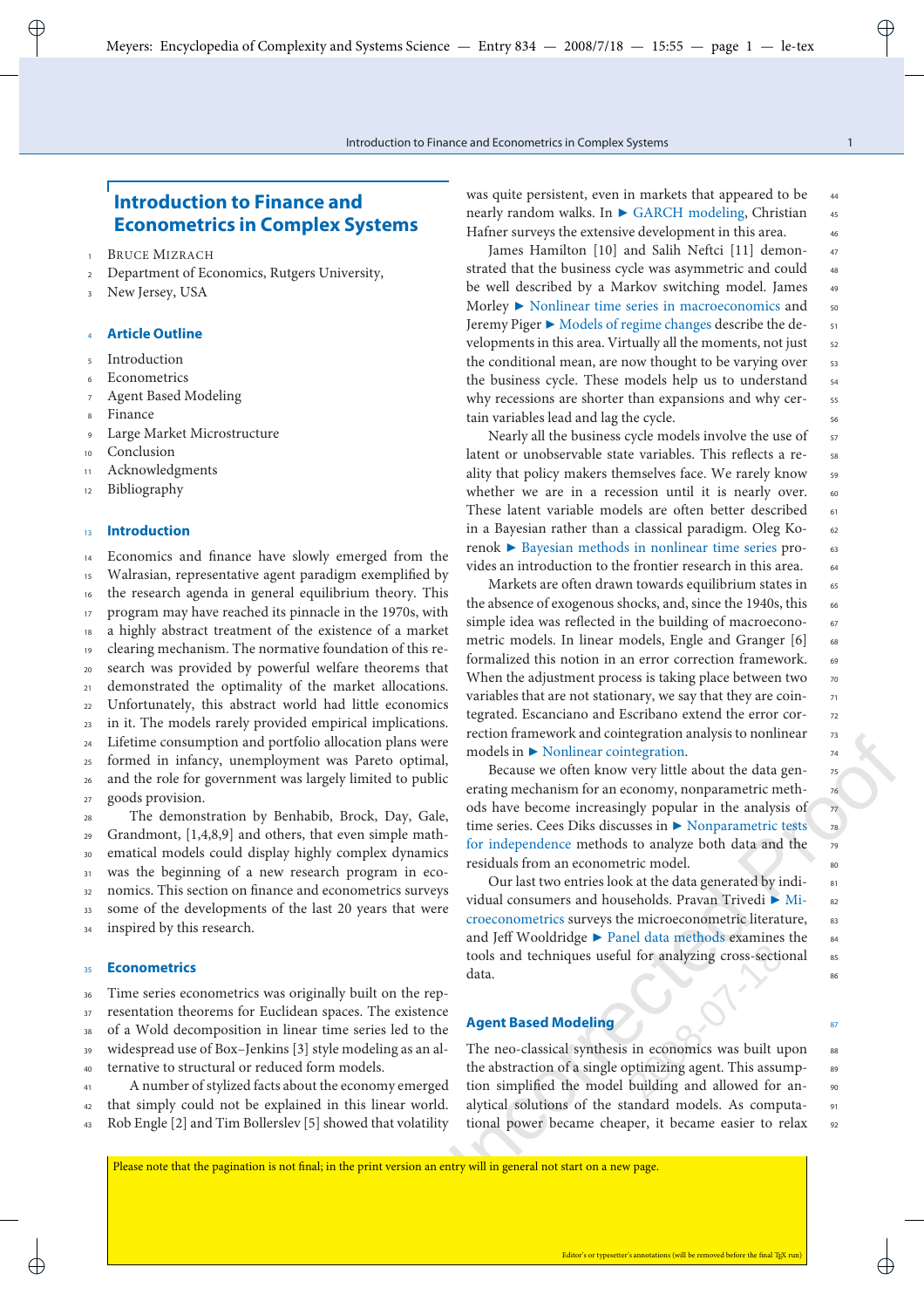<sup>93</sup> these assumptions. Many economists underestimated the

94 complexity of a world in which multiple agents interact in

<sup>95</sup> a dynamic setting. Econophysicists, as Bertrand Roehner

<sup>96</sup> describes in Observational econophysics, were not sur-

97 prised. Roehner is just one of scores of physicists who have

<sup>98</sup> brought their tools and perspectives to economics.

 Agent based modeling has had a large impact on fi- nance. Financial economics had been led by a Chicago in- fluenced school that saw markets as both rational and ef- ficient. Behavioral finance has eroded the view that people always make optimizing decisions even when large sums of money are at stake. The boundedly rational agents in 105 Sebastiano Manzan's > Agent based modeling in finance are prone to speculative bubbles. Markets crash suddenly in agent based computational models and in large scale ex-

<sup>108</sup> perimental stock markets.

#### <sup>109</sup> **Finance**

<sup>110</sup> The foundation of financial economics is the theory of op-<sup>111</sup> timal consumption and saving. The goal of the empirical

112 literature was to identify a set of risk factors that would ex-

113 plain why certain assets have a higher return than others.

114 Ralitsa Petkova  $\blacktriangleright$  The cross section of stock returns sur-

<sup>115</sup> veys the canonical model of Fama and French [7] and the 116 extensions to this model in the last decade.

With risk averse agents, asset returns are often pre-<sup>118</sup> dictable. Stijn van Nieuwerburgh and Ralph S.J. Koijen 119  $\blacktriangleright$  Return predictability and market efficiency demonstrate <sup>120</sup> the robustness of this result in a structural model and show 121 that the dividend price ratio does predict future stock re-<sup>122</sup> turns.

123 Mototsugu Shintani addresses in  $\blacktriangleright$  Sensitive depen- dence the concept of predictability from an information theoretic perspective through the use of Lyapunov expo- nents. The exponents not only tell us which systems dis- play sensitive dependence on initial conditions ("chaos") but also provide a predictive horizon for data generated by the model. Shintani finds that financial data appear to not be chaotic, even though they display local dependence on 131 initial conditions.

132 Mark Kamstra and Lisa Kramer's entry on Time 133 variation in the market return primarily focus on the eq-<sup>134</sup> uity premium, the substantially higher return in the US 135 and other countries on equities, over default free securi-<sup>136</sup> ties like Treasury bonds. They document its statistical sig-137 nificance and discuss some behavioral explanations. They <sup>138</sup> demonstrate that behavioral moods can influence asset <sup>139</sup> prices.

140 Terence Mills'  $\triangleright$  Nonlinear time series in financial <sup>141</sup> economics surveys the use of nonlinear time series techniques in finance. Gloria Gonzalez-Rivera and Tae-Hwy <sup>142</sup> Lee look at the ability of nonlinear models to forecast 143 in ► Financial forecasting in nonlinear time series. They 144 also cover the methodology for assessing forecast im- <sup>145</sup> provement. The best forecast may not be the one that pre- <sup>146</sup> dicts the mean most accurately; it may instead be the one 147 that keeps you from large losses.

Our last two papers in this area focus on volatility. 149 Markus Haas and Christian Pigorsch discuss the ubiqui-<br>150 tous phenomenon of fat-tailed distributions in asset mar- <sup>151</sup> kets in Fat-tailed distribution in financial economics . <sup>152</sup> They provide evidence on the frequency of extreme events 153 in many different markets, and develop the implications 154 for risk management when the world is not normally dis- <sup>155</sup> tributed. Torben Andersen and Luca Benzoni > Stochastic 156 volatility introduce the standard volatility model from the 157 continuous time finance literature. They contrast it with 158 the GARCH model discussed earlier and develop econo-<br>159 metric methods for estimating volatility from discretely 160 sampled data. 161

## **Large Market Microstructure** 162

Solution the contribution of the foreign exchange market examples the microstructure of the foreign extrameduation in the largest and most liquid asset market. Bruce Mizrach the largest and most liquid asset market. Bruce Market microstructure examines the institutional mech-<br>163 anisms by which prices adjust to their fundamental val- <sup>164</sup> ues. The literature has grown with the availability of trans- <sup>165</sup> actions frequency databases. Clara Vega and Christian 166 Miller > Market microstructure survey the topic largely 167 from a theoretical perspective. Because disparate markets 168 are likely to have different mechanisms and regulators, the 169 literature has evolved by instrument. Carol Osler ▶ Mar- 170 ket microstructure of the foreign exchange market exam- <sup>171</sup> ines the microstructure of the foreign currency market, 172 the largest and most liquid asset market. Bruce Mizrach 173 and Chris Neely  $\blacktriangleright$  Market microstructure of the us treasury market look at the government bond market in the 175 US as it has evolved into an electronic market. Michael Pi- <sup>176</sup> wowar > US corporate and municipal bond market microstructure looks at two bond markets with a large num- <sup>178</sup> ber of issues that trade only very infrequently. Both the 179 markets which he examines have become substantially 180 more transparent through recent government initiatives. 181

## **Conclusion** 182

This section covers a wide range of material from theoret-<br>183 ical time series analysis to descriptive modeling of finan- <sup>184</sup> cial markets. The theme of complexity is a unifying one in 185 the sense that the models are generally nonlinear and can 186 produce a wide range of possible outcomes. There is complexity in the data which now evolves at a millisecond fre- <sup>188</sup> quency. Readers should find a variety of perspectives and 189

✐

✐

✐